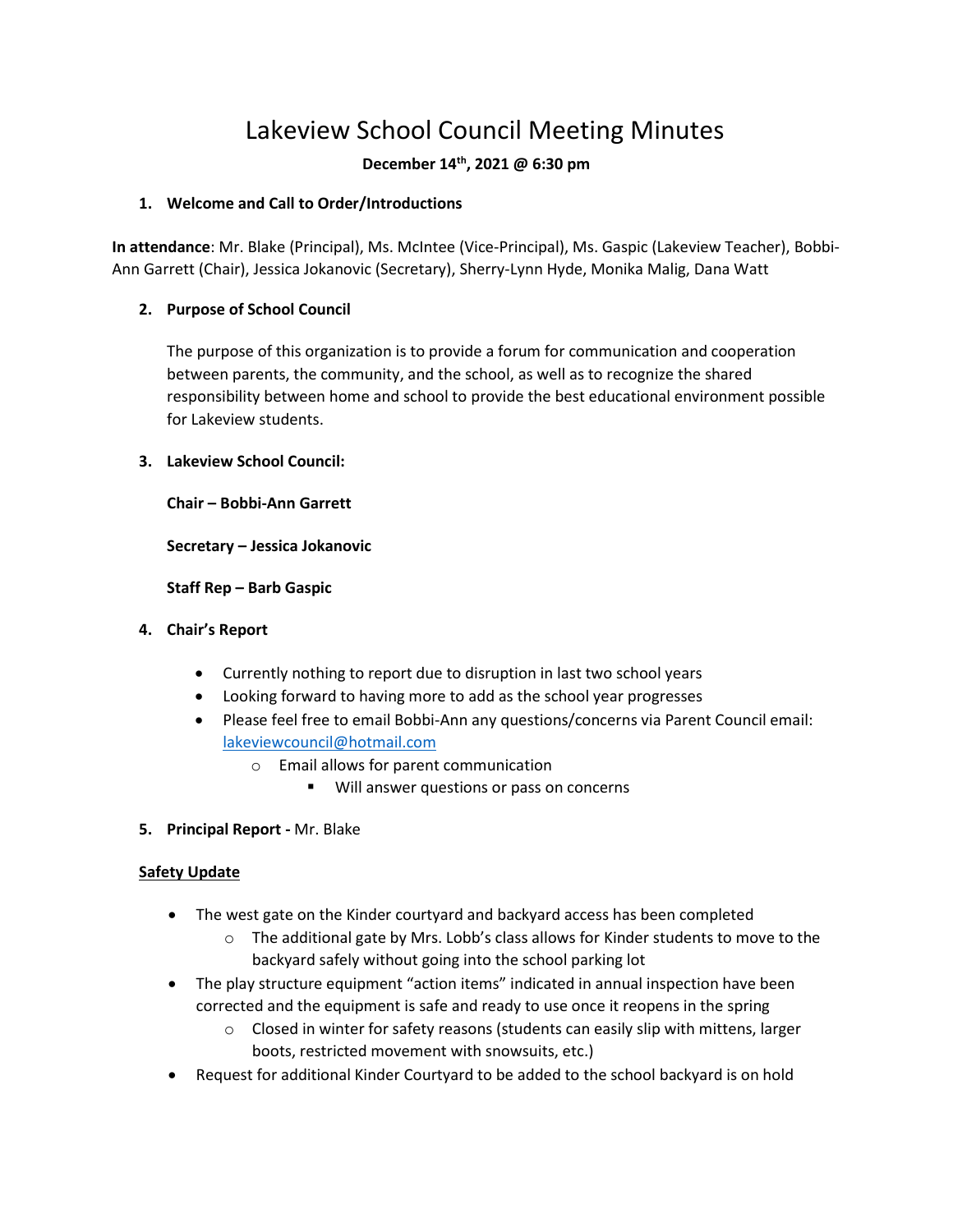$\circ$  Could be future adjustments to current backyard, so adding another structure is on hold

## **COVID Update**

- December  $3^{rd}$ , 2021 volunteer rapid tests information sent to parents
	- o Tests are available **FREE** as a partnership between the Ministry of Education and Ministry of Health to assist in a safe return after the winter break
	- o There are five (5) tests per kit and each students gets one (1) kit
	- o Parents have three options: can opt-out of testing kits; can pick up tests in person; can have tests sent home with student(s)
	- o Testing kits can be requested over School Cash Online
	- $\circ$  Testing kits will be distributed to families (if requested) on December 20<sup>th</sup> (for inperson pick-up) and December  $21<sup>st</sup>$  (sent home with student)
	- o To date, 256 kits have been requested by families (63% of the school's population)
	- o **PLEASE NOTE THAT THE SCHOOL AND SCHOOL BOARD WILL NOT BE TRACKING THE RESULTS OF THESE TESTS**
	- o These tests are conducted at home only
- Parents will continue to use screening tool to indicate that it is safe for their child to attend
	- $\circ$  If parents automatically get the 'green check' without going through the process, parents can still use the Ontario School Screening Tool available here: [https://covid-](https://covid-19.ontario.ca/school-screening/context)[19.ontario.ca/school-screening/context](https://covid-19.ontario.ca/school-screening/context)

## **School Events**

- Successful Virtual Scholastic Book Fair in November
	- o School earned \$300 credit to purchase new titles
- December GBF Food Drive (duration of one week)
	- o Led by Intermediate Leadership Team
	- o Collected over 700 items
- December "Shine a Light on Lakeview Talent" Virtual Performance
	- o Classes will participate by singing songs they have been practicing
	- o Students who want to do solo performances have been permitted to do so
	- $\circ$  Everyone is ready to go will watch as a school (virtually) next week
	- $\circ$  Individual class performances will be available for parents to download via various platforms

## **Important Dates**

- Winter Break (December  $24<sup>th</sup>$  January  $7<sup>th</sup>$ )
	- $\circ$  School Returns in person on January 10<sup>th</sup>
- Online School Climate Survey for Junior/Intermediate students (Gr.4-8)
	- $\circ$  To be completed week of January 17<sup>th</sup>
	- o Climate survey on how students feel in their school environment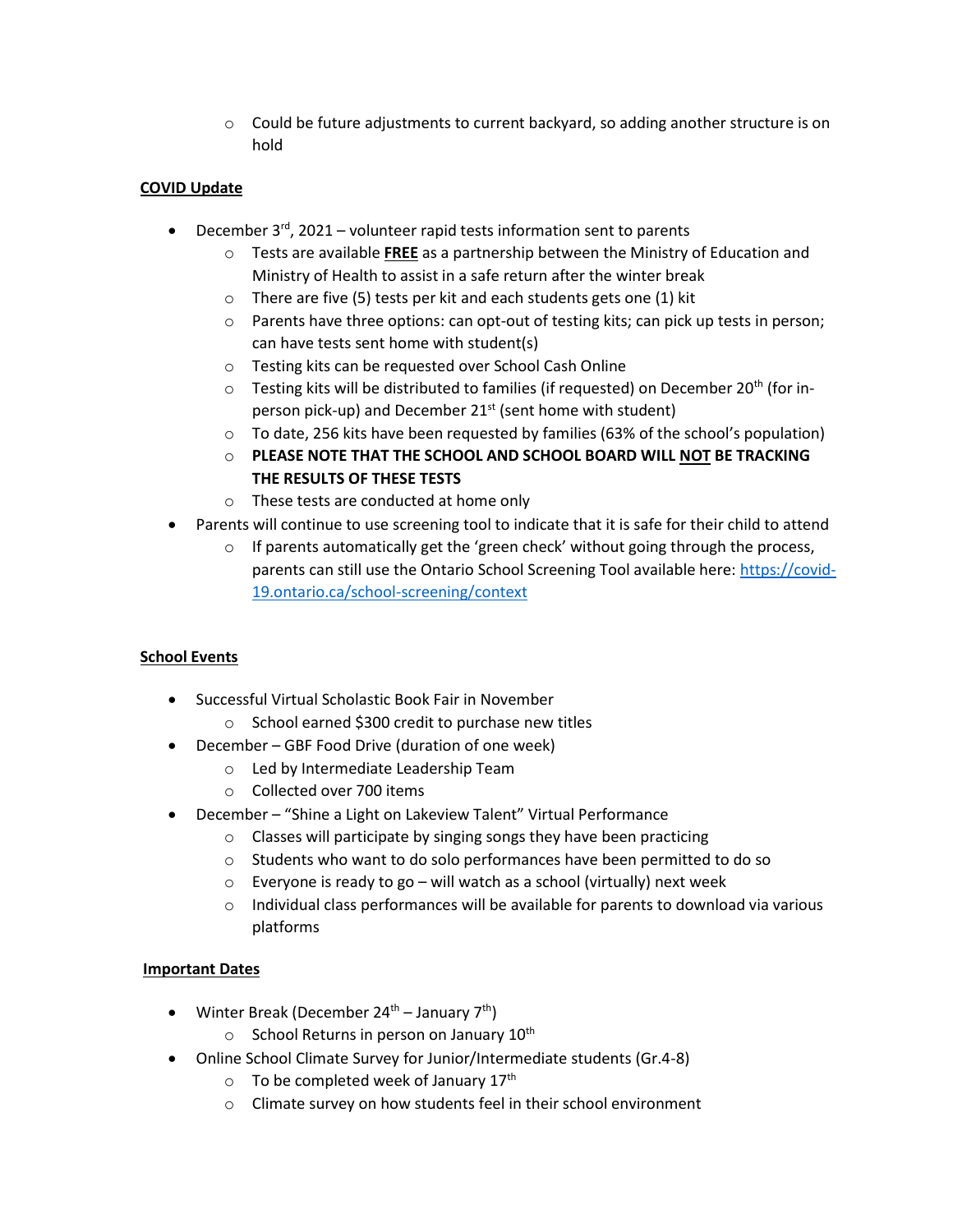- o Focus on equity and inclusion
- o Gives the school a perspective on community
- PA Day January 21st
- Term 1 Report Cards (sent home on February  $17<sup>th</sup>$ )
	- o Guardian communications with staff:
		- Staff are ready and willing to communicate about your student at any time
		- Feel free to contact the school with any concerns
- Class trips to DSBN Living Campus (Adventure Camp) on February 22<sup>nd</sup>
	- o Gr. 5/6 Mr. Davidson's and Gr. 6 Mr. Scott's class
	- o Will participate in winter activities: snowshoe; snow much fun!

#### **Clubs and Teams**

- Zumba (Gr.4-8)
	- o Started in October
	- o Lunch hour activity (2x/week)
	- o 12-20 participants
- Primary "Be Active" Club (Gr.1-3)
	- o Will resume in the New Year
	- o Learning to choose safe play activities
	- o 2x/week during break
- Girls' and Boys' Intermediate Volleyball
	- $\circ$  Participated in DSBN Tournament (Girls on November 29<sup>th</sup>; Boys on December 10<sup>th</sup>)
	- o Each team played six games each
- Intermediate Leadership Team
	- o Started in November
	- o Focus on equity and inclusion
	- o First campaign of GBF food donations a success
- Mini-Stick Intramurals
	- o To start in the New Year
- Lego Robotics
	- o To start in the New Year

#### **Miscellaneous**

- Might see a return of Pita Pit in the new year
	- o The return of Pita Pit days is seen as a good first step in a return to lunches at Lakeview
	- $\circ$  Pitas are individual and require no outside volunteers to handle and distribute (as in the case of pizza days)
- DSBN Forest of Reading Canadian Author Contest to begin in January
	- o The **[Forest of Reading](https://www.google.com/url?q=https%3A%2F%2Fforestofreading.com%2F&sa=D&sntz=1&usg=AFQjCNEPw2rWua0u1Ygs2H_ou9YgRlexvg)** is an initiative of the Ontario Library Association. It is Canada's largest recreational reading program and is the only book award program where children and young adults pick the winner! DSBN is proud to take part in this meaningful program.